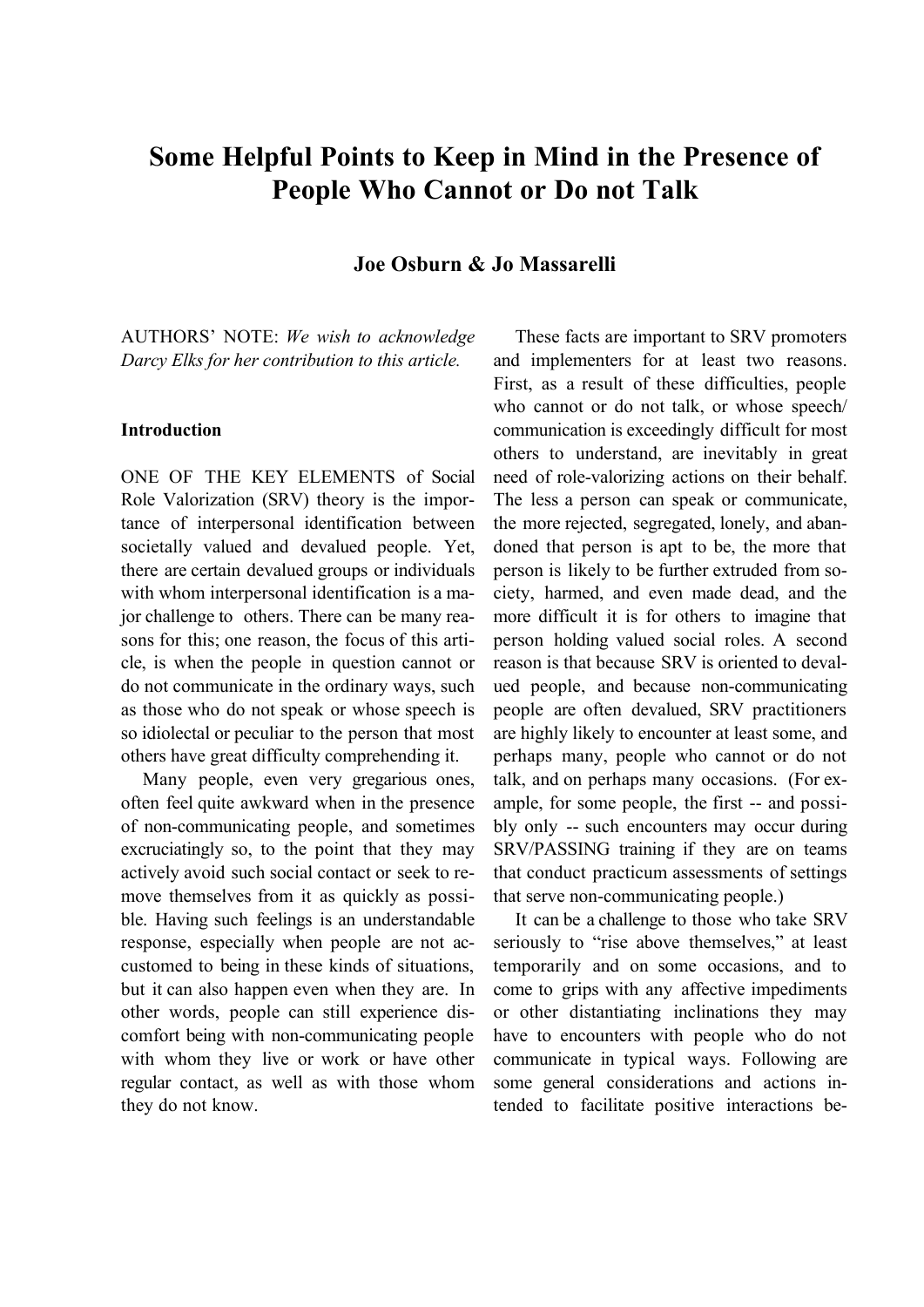tween people on such occasions by (a) helping to raise consciousness about the potential difficulties of being with people who cannot speak or otherwise communicate; and (b) encouraging people to think more about their own strengths/weaknesses, or levels of comfort/discomfort, in this regard.

## **General Considerations**

1. Human communication is imperfect and limited, even when it takes place between competent people; this is true of human language as well, whether spoken or written, and in spite of its great power to convey meaning.

2. Communication is virtually universal among human beings. Thus, when people encounter another human being, they are highly likely to assume automatically that the other person has a capacity for reciprocal communication with others, even where that may not be the case.

3. People who cannot or do not talk are often the ones who are *most* in need of having others strive to communicate with them and/or for them.

4. Some people do not speak because they are physically or mentally impaired in their ability to do so. When this is the case, two opposite dangers must be acknowledged.

a) One danger is to *wrongly assume* -- as we have seen over and over again historically - that an impaired person cannot communicate who actually can, but perhaps only with great difficulty or very slowly or in a way that is difficult for others to discern, or only about a limited range of topics.

(b) A second danger is to fall into a *triple pretense* about a person who may not be able to communicate at all -- as may be the case if mental competence is very severely impaired --

that (i) the person can communicate, or (ii) is communicating what he or she in fact cannot, and (iii) what others interpret about that person's communication is real.

5. Lack of speech is not the same as inability to communicate.

6. Talking is only one form of direct personal communication. Other forms include:

- gestures
- emotions and moods
- behaviors
- facial expressions
- signs, signing, signals
- sounds
- reading and writing
- use of pictures, drawings, and other/visual aids.

7. Communication almost always gets "easier" with effort and time, mainly because (as with anyone) the more one gets to know a person, the better one usually understands that person. (Another way to say this is that one's comprehension goes up the better one knows the person.)

 8. Human presence is a gift: giving and receiving it is a good that can be realized without talk.

# **Actions That May Facilitate Communication**

1. Unless one knows for sure that another person possesses no ability to communicate, one should probably assume that the person can rather than cannot communicate. Such a positive assumption is congruent with the developmental model component of SRV, and presumes that communication is much more likely to happen than if one holds a less positive assumption.

2. In like manner, it is probably better to as-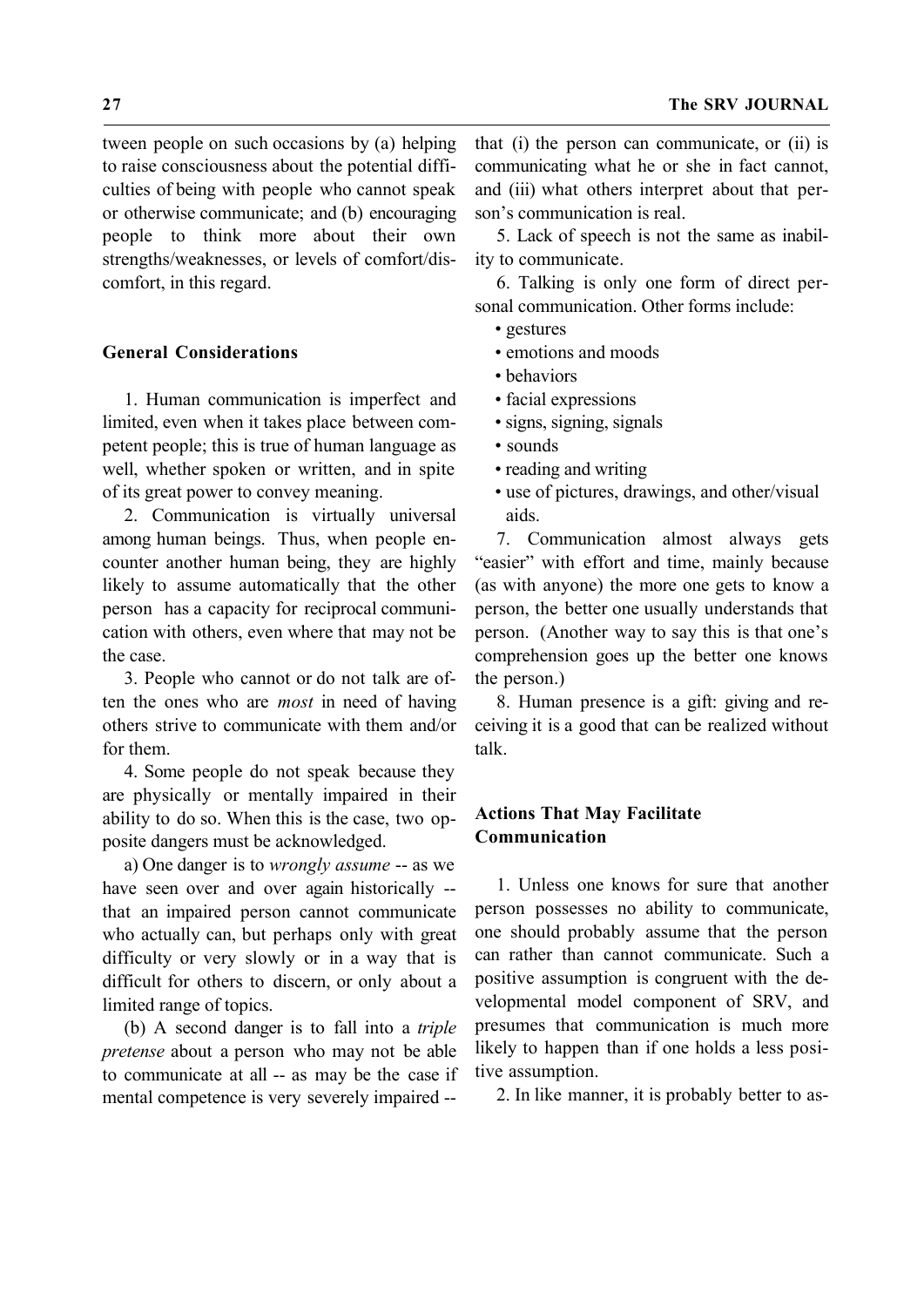sume that people who cannot or do not talk may nevertheless (perhaps deeply) *want* to communicate rather than that they do not want to. Of course, this is not always the case; certain people may not want to communicate -- at least not at the moment, or with a particular person -- whether or not they can speak.

3. Keep in mind that simply getting started is often the hardest part of any conversation with someone else who cannot/does not speak, and with whom one is not well-acquainted. For example, as noted above, initial feelings of awkwardness, self-consciousness, uncertainty about what to expect, and so on are normal. Thus, one elementary action measure is to acknowledge such feelings, recognize that having them is not "wrong," resolve to overcome them, and then go ahead. Such mental preparation is both facilitative of communication and considerate of others.

4. People need a *reason* to communicate, i.e., things to communicate about -- and finding or providing these can be greatly facilitative to the other person. For example, typical communication may rely, consciously or unconsciously, on such things as common experiences, backgrounds, interests, and goals shared by the communicators, the physical and social contexts in which their communication takes place, and any associated or co-occurring activities. Bringing these supportive elements to consciousness, and engaging them as topics of communication, can often help to facilitate additional and/or otherwise difficult communication.

5. Relatedly, when one anticipates or actually does encounter difficulties in conversing with another person, it is often helpful to change or modify the context in which the conversation takes place, such as by moving from a large or crowded room to a smaller, more intimate space, or by minimizing external distractions (e.g., turning off the television). Helpful, too, may be engaging in some type of activity with the person where the focus is not so much on "talking" as on "doing," and where the "doing" prompts or even "demands" at least some degree of mutual communication. (Examples of the latter abound: going somewhere together, preparing and sharing a meal, playing a game, working on a common task, assisting the person in some way, etc.)

6. Requesting help from others is certainly appropriate in many instances. It is okay and sometimes necessary to ask others for cues, signals, and other assistance in understanding another person.

7. Relatedly, people who might not be able to converse with each other very well, or even at all, by themselves can very often communicate together quite well when their conversation is mediated by someone else who can communicate with both of them, i.e., an interpreter, interlocutor, or mediator. Sometimes such mediation involves little more than just a third person helping people "get started" and then leaving after they are able to carry on by themselves. However, sometimes a third person has to remain present as an out-and-out interpreter for and with the person, and this situation does not change over time; in other words, there are some people whom very few others can understand without the on-going aid of an interpreter, and where this will always continue to be the case.

8. It is very important to take time to listen, and persevere in one's efforts to understand. Related to the earlier point about the value of human presence, simply spending time in silence with someone who does not communicate can be edifying to the parties involved.

9. Even "talking" with a person about the situation of one's having difficulty understanding him/her is okay and helpful.